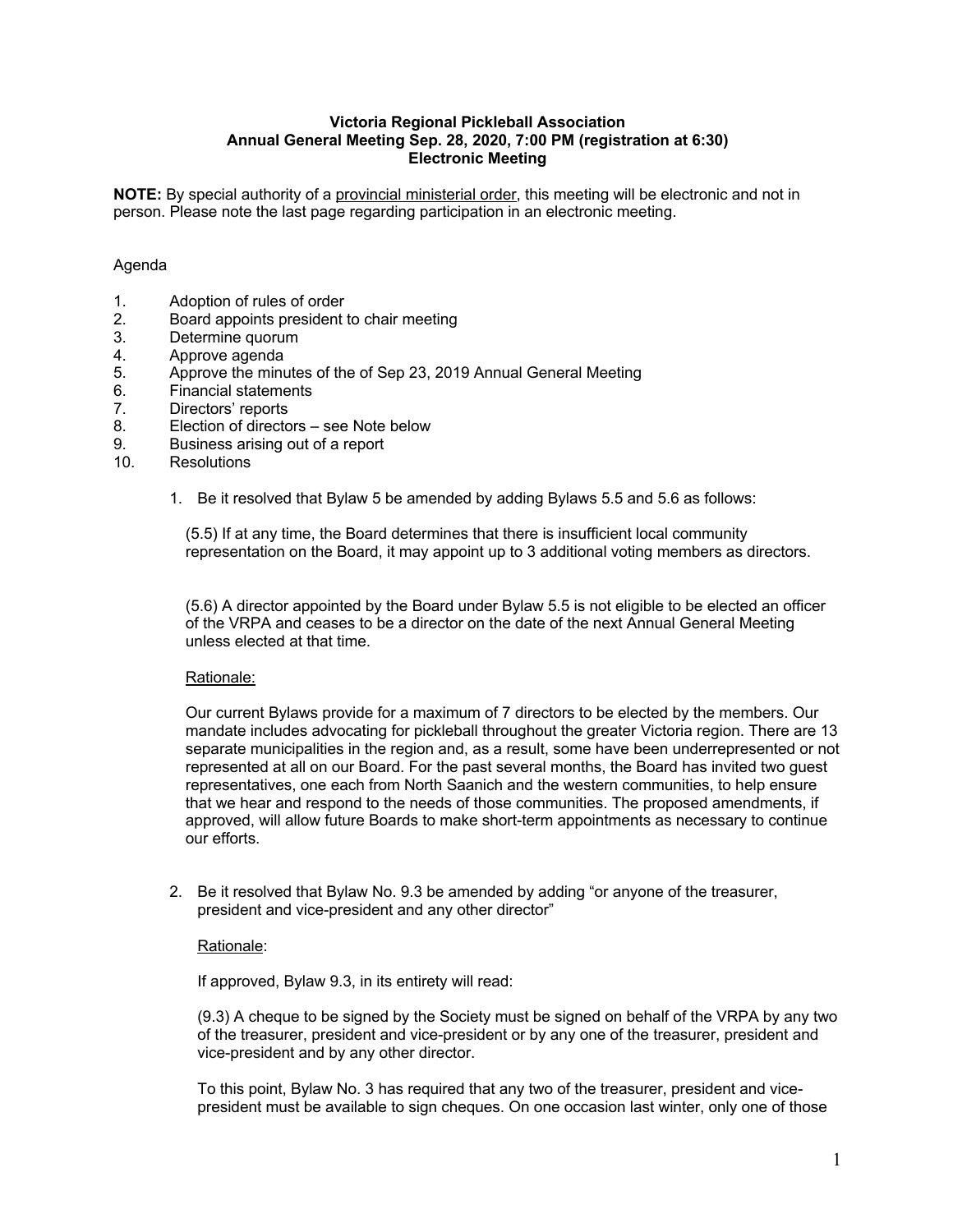officers was available and, as a result, was unable to sign a cheque. The proposed amendment addresses the problem by permitting, where necessary, one officer and any other director to sign.

3. Be it resolved that Bylaw 3.1 be amended by adding "or electronically"

If approved, Bylaw 3.1, in its entirety, will read:

(3.1) A general meeting must be held at the time and place or electronically as the Board determines.

Rationale:

Our present Bylaws do not expressly permit holding general meetings, including the AGM, by electronic means and, as a result, this meeting is being held electronically by authority of a Ministerial Order applicable during the current state of emergency resulting from the COVID 19 epidemic. The proposed amendment would allow future Boards to decide if such a meeting is in the best interests of the members even if there is no state of emergency and ministerial order.

4. Be it resolved that Bylaw 3.1(a) be added as follows (if Resolution 3 passes):

(3.1(a)) If the Board determines that an electronic general meeting shall be held, the Board must:

(i) Host the meeting at a location within British Columbia;

(ii) Voting at the meeting must occur by e-polling, show of hands, voting cards, proxies or in such other manner as the chair directs.

#### Rationale:

Proposed Bylaw No. 3(1)(a) is necessary to ensure compliance with the *Societies Act* in relation to the conduct of electronic general meetings.

5. Be it resolved that Bylaw 6.6 be added as follows:

(6.6) The directors may meet at the time and place or electronically as they determine.

Rationale:

There are two reasons for proposing this additional bylaw. First, currently, due to COVID, the Board has been meeting outdoors so that social distancing can be maintained. As fall and winter weather approaches, this option will disappear. Meeting inside a director's home may not allow sufficient distancing necessitating electronic meetings. Second, time pressures sometimes require fast decision-making that can best be accomplished by electronic email discussion and decision-making rather than meeting in person.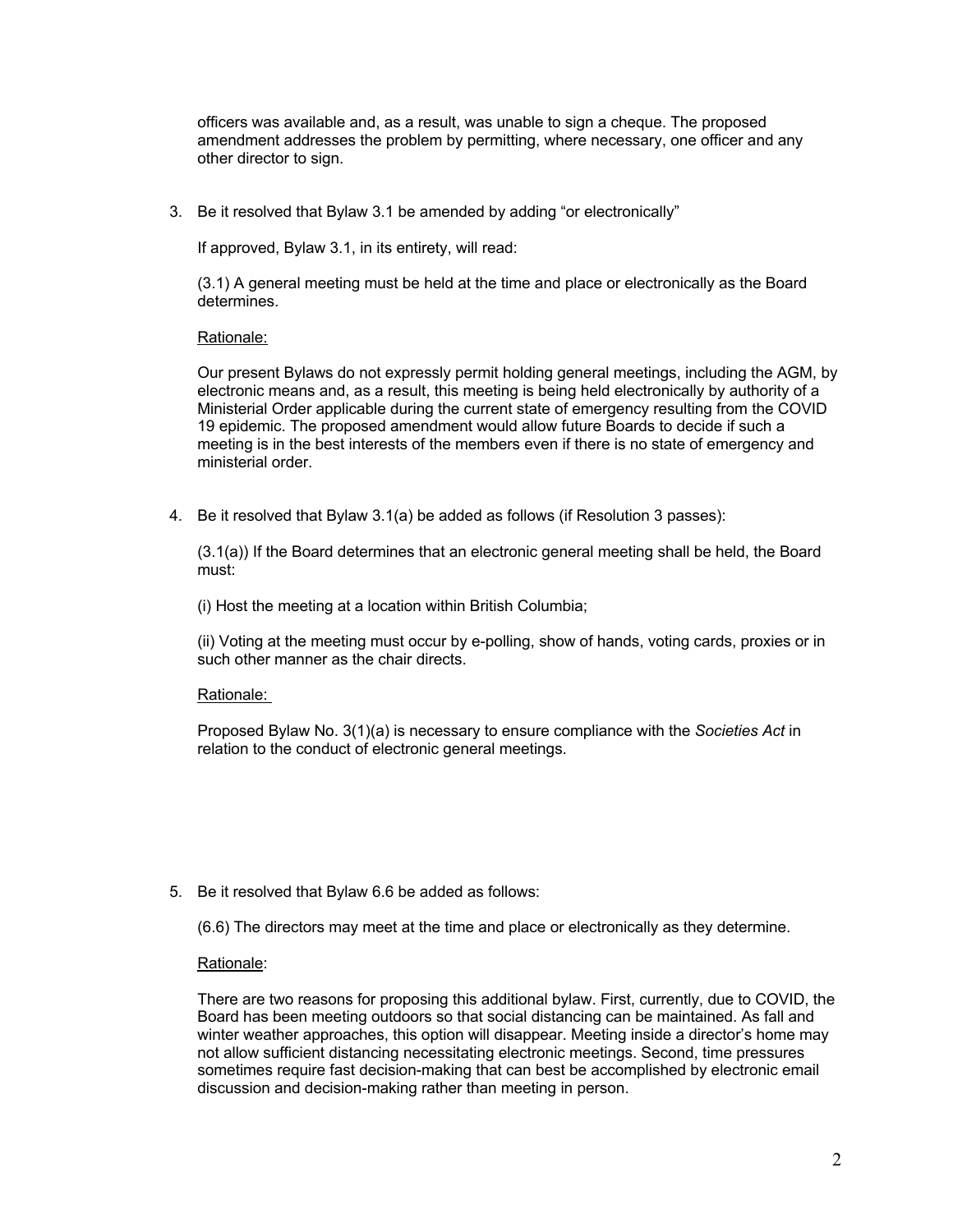- 11. General discussion regarding priorities for 2020-2021 membership input is sought by the Board regarding priorities for the upcoming year. All members are encouraged to give input and the chair will ensure such.
- 12. Adjournment

#### Notes regarding elections to the Board of Directors

Of the current members, two - Jan Bergen and Malcolm Macaulay - remain for the second of a two-year term. Current board members Judy Langford, Trish Main, and Gale Penner will all run for re-election.

All members in good standing may vote and run for Board positions. Nominations can be forwarded to the Board in advance of the meeting and will be taken from the floor at the meeting. Members may nominate themselves and nominations are encouraged. The Board may be up to 7 members and we hope to have a full complement this year.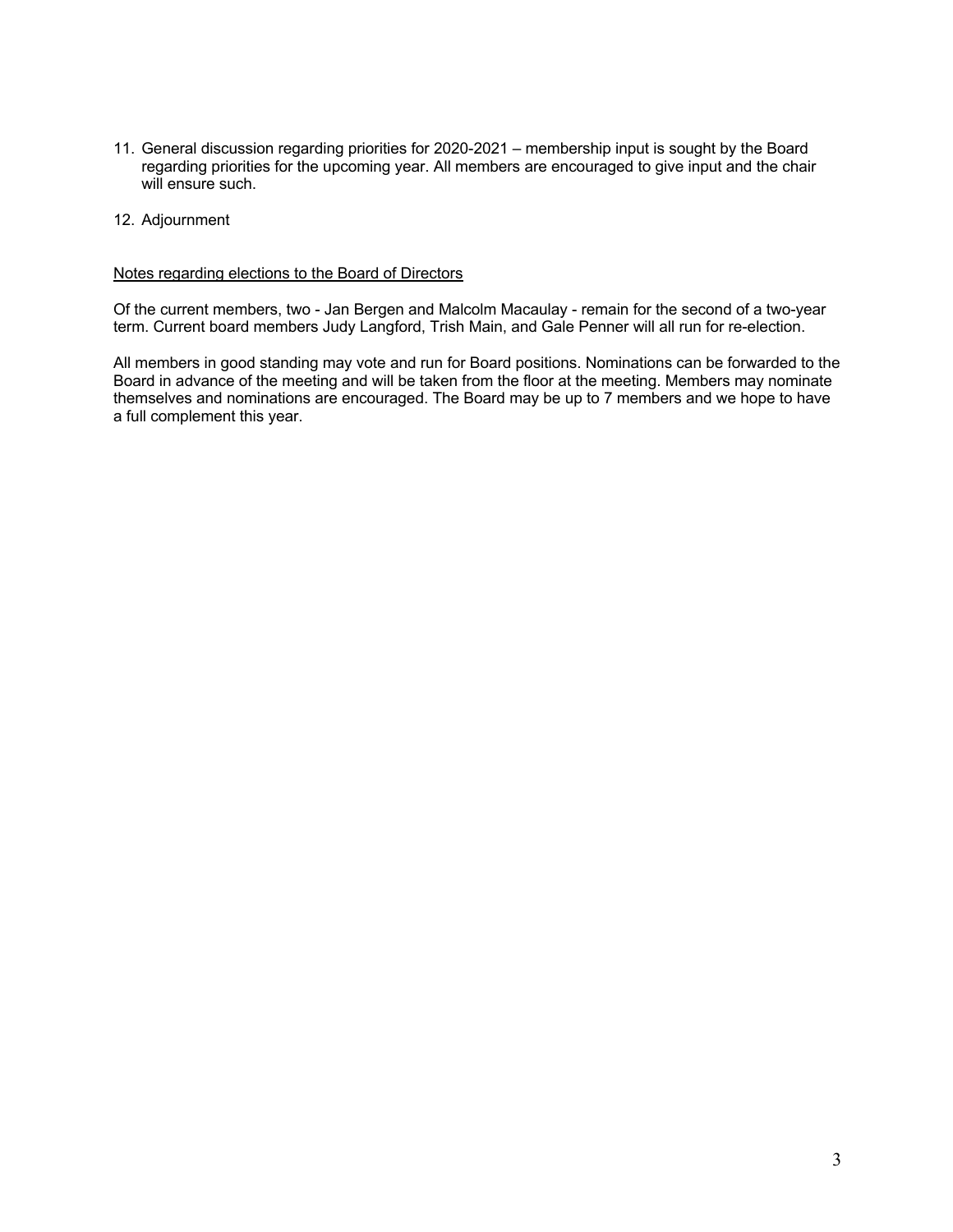### **MINUTES**

## **ANNUAL GENERAL MEETING VICTORIA REGIONAL PICKLE BALL ASSOCIATION PEARKES RECREATION CENTRE - GARDOM ROOM 7 PM MONDAY, SEPTEMBER 20, 2019**

 $\mathcal{L} = \{ \mathcal{L} \mathcal{L} \mathcal{L} \mathcal{L} \mathcal{L} \mathcal{L} \mathcal{L} \mathcal{L} \mathcal{L} \mathcal{L} \mathcal{L} \mathcal{L} \mathcal{L} \mathcal{L} \mathcal{L} \mathcal{L} \mathcal{L} \mathcal{L} \mathcal{L} \mathcal{L} \mathcal{L} \mathcal{L} \mathcal{L} \mathcal{L} \mathcal{L} \mathcal{L} \mathcal{L} \mathcal{L} \mathcal{L} \mathcal{L} \mathcal{L} \mathcal{L} \mathcal{L} \mathcal{L} \mathcal{L} \$ 

## 1. **Attendance:**

**Directors** Trish Main, President Jan Bergen, Director Rea Casey, Director Mike Priestley, Director Regrets: Judy Langford, Treasurer Brian Eccles, Vice-President

• Membership – Rea Casey reported 187 members in good standing to date.

## 2. **Adoption of Rules of Order:**

## **• Board appoints president to chair meeting**

- Meeting called to order at 7 pm.
- Under the bylaws, a quorum of 10% (9 members) is required.
- The President announced the presence of more than 30 members in attendance in person, or by proxy.
- The members approved the Agenda for the meeting.
- The members approved the Minutes of the Sept. 11, 2018 AGM.

## 3. **Approval of the Financial Statements as submitted in the Financial Report • Financial Report to VRPA (TM for JL, Treasurer)**

- VRPA account balances at June 30, 2019 year end were ISCU \$16,541.83; PayPal - \$894.23; and Petty Cash - \$160.54.
- \$18,701.14 in accounts as of 2019 AGM
- Board thanked the Treasurer for report. The members approved the Financial Report.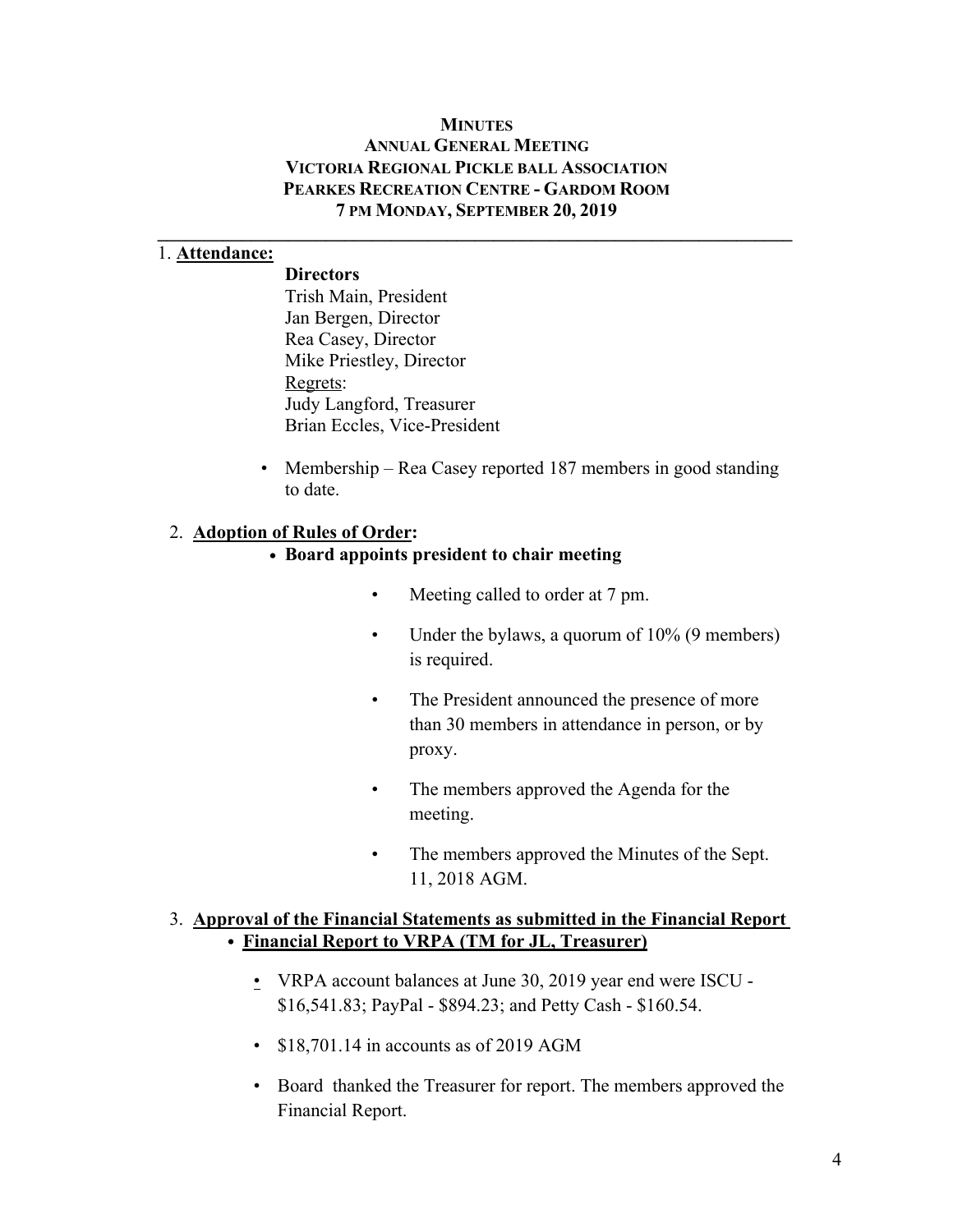## 4. **Reports:**

The President: (Attached President's Report)

- Reviewed highlights from written report.
- Saanich contract negotiated as of last week.
- Had 60/40 profit sharing with Saanich, rather than renting field house, dependent on us providing a facilitator. Facilitators must undertake a police record check, complete safety and anti-abuse training. Under the contract, Saanich handles participant registrations.
- Problem with Xmas tournament this year, if the VRPA rented the facility as Saanich wanted rather than proceeding under the profit sharing formula, the VRPA would have to subsidize tournament by at least \$500
- Saanich agreed to include profit sharing rather than charging rent for the Xmas tournament for this year only.
- Reviewed activities over last year, including various drill and play opportunities; clinics for referee and scorekeeping; a mental toughness workshop; Third Shot Sports - Mark Renneson clinic; and finally, the June leveled play tournament - 149 players over 2 ½ days.
- Thanked Board Members for their time and contributions this year and, as well thanked outgoing Board Members Brian Eccles, Rea Casey and Mike Priestley for their contributions, time and work on behalf of the VRPA.
- The members approved the President's report and also, by straw vote, approved the VRPA subsidizing the Xmas tournament, as necessary, in future.
- The members also suggested that the VRPA consider organizing a Level of Play ratings day at some future date.

The Vice-President: (TM for B. Eccles)

• Reported on dealings with Oak Bay re Carnarvon Park master plan; VRPA had hoped for at least 6 new purpose-built pickleball courts but only got 4. Oak Bay then asked staff to reconsider the pickleball courts under pressure from the tennis community but eventually approved the master plan in its present form. However, there are no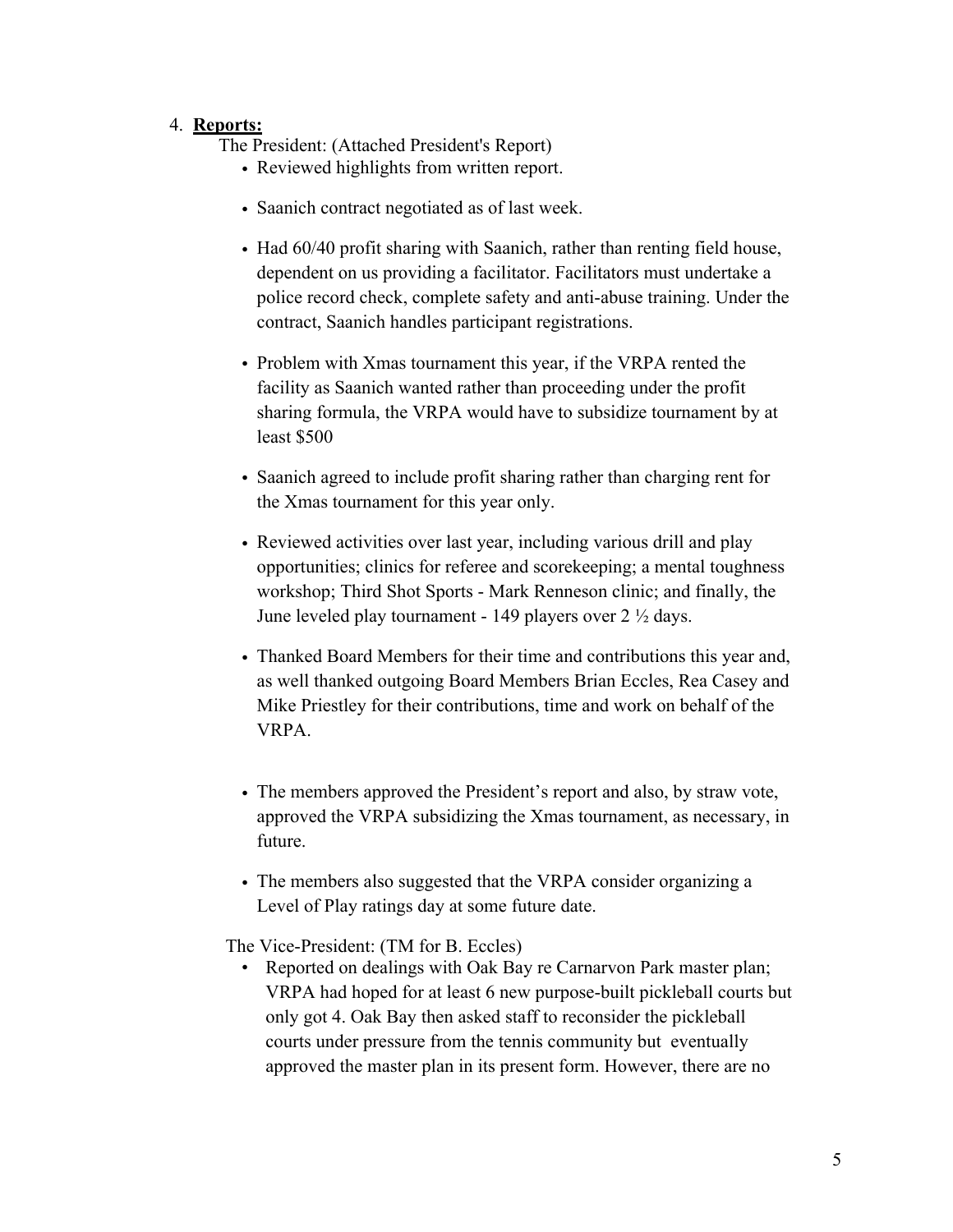plans, at present, for actual work to commence. Courts will be at a 45 degree angle away from the recommended N-S orientation.

### 5. **Elections:**

 The following people were nominated and acclaimed as directors for 2019 -2020:

- 1. Malcolm Macaulay
- 2. Jan Bergen
- 3. Gale Penner
- 4. John Paterson
- 5. John MacLeod

Trish Main and Judy Langford each have one year remaining on their present two - year terms as officers. The total number of directors is 7.

## 6. **Business arising out of a report:**

• No new business raised

#### 7. **Resolution:**

Due notice having been given, the members reviewed, voted on, and passed by 2/3 of the votes cast, the following special resolution:

1. 2.9

A member must treat all players with dignity, respect, honesty and fairness at all times. Members must not act in a manner that is either unsafe, aggressive, offensive, abusive, harassing or otherwise unreasonably interferes with another player's enjoyment of pickleball play.

Members suggested that a copy of the Players' Code of Conduct be laminated and posted at the Pearkes facility.

#### 8. **General discussion:**

The Board sought membership input re priorities for the upcoming year and received many excellent suggestions, including the following:

- Increased fun tournaments like 90 minute tournament, easy to put on;
- More drills clinics;
- Visual display of scores during tournament play;
- VRPA registration and activity information at drop in sessions;
- Combine with other associations for advocacy purposes;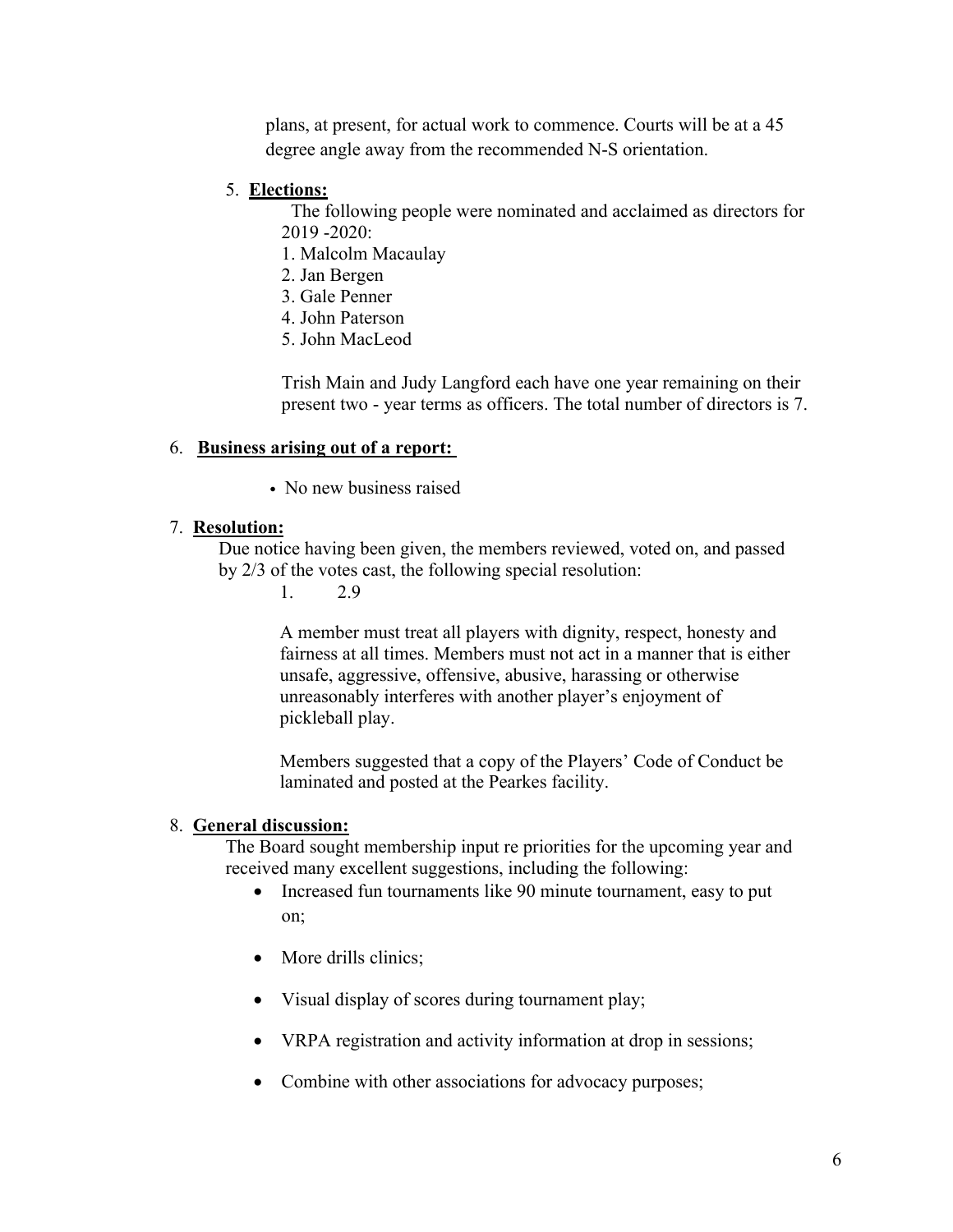- Target player levels for June tournament with regard to limitations of time and only 8 courts (318 games scheduled in June 2019 tournament);
- Separate tournament for lower level players;
- Tournament preparation clinics for lower levels;
- Survey members as to level of play and interest in tournaments; and
- Need for realistic approach to offering tournaments given demands on volunteers.

## 9. **Adjournment:**

Upon conclusion of business at 8:50 pm, the meeting was adjourned.

## **See below for President's Report:**

## **VRPA President's Report to the 2019 Annual General Meeting VRPA President's Report to the 2019 Annual General Meeting Sep 23, 2019**

## **Thanks: Outgoing Board members Rea Casey, Mike Priestley, Brian Eccles**

## **Events, initiatives, and activities provided on Wednesdays at Pearkes:**

- Negotiated a contract with Saanich through which we shared the profits and risks on a 60/40 basis for Wednesday afternoon. Saanich handled registrations and provided the nets. Programs or activities at Pearkes included:
	- Fall Skills and Drills level 1
	- December tournament
	- Team ladder play
	- § Spring Skills and Drills level 2

## **Other Activities, Initiatives, and Advocacy**

- provided free to members referee/score keeping training clinics at McMinn Park
- invited Mark Renneson of Third Shot Drop to provide a July clinic in Brentwood which he did
- held June leveled tournament great deal of admin for us
- continued affiliation with Pickleball Canada (PCO) to provide PCO membership and liability insurance for all VRPA members
- affiliated with Pickleball BC (PBBC) which is now the conduit to PCO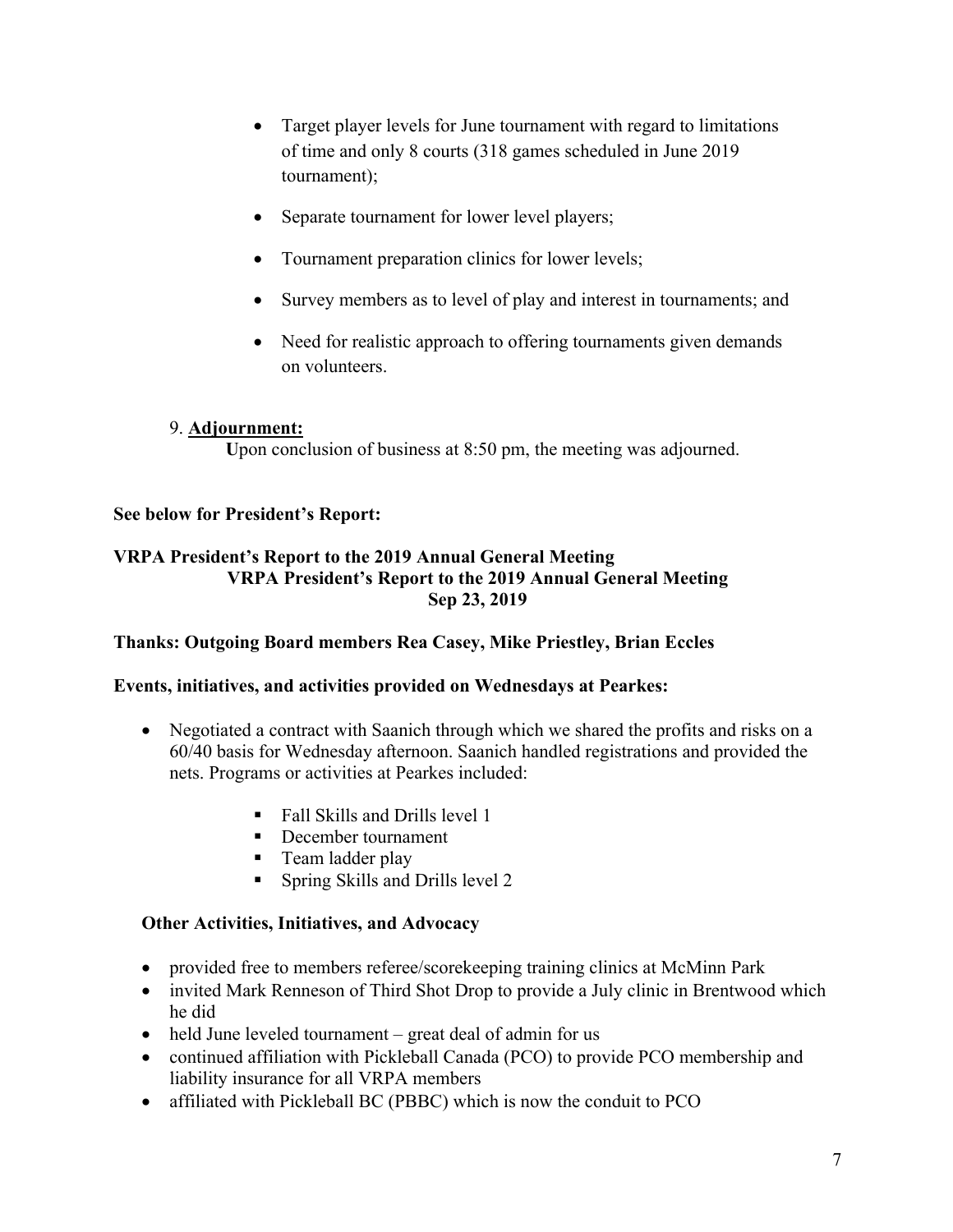- maintained the victoriapickleball.org website and fielded inquiries from newcomers and visitors re play opportunities and programs
- provided the USAPA court construction manual to municipal planners in Oak Bay, Victoria, and Saanich to ensure court construction standards are used
- Struck a court construction committee looked at potential facilities such as UVIC/former Racquet Club complex – becoming a parking lot
- Met or talked with other groups to explore potential multisport opportunities Velodrome society (wants a facility) and Pacific FC (building a facility)
- constantly advocated with municipal decision makers for dedicated courts throughout the region through:
	- o Cedar Hill public consultation process failed; no pickleball included
	- o Consulted with Oak Bay and promoted Carnarvon redevelopment master plan finally approved for 4 courts (less than we wanted)
	- o investigated unused Bear Mountain tennis courts surface problematic
	- o continued discussions with tennis community -joint advocacy discussed
	- o initiated meeting with Victoria Parks re design of Topaz courts Recreation representatives only attended; confirmed in late spring that plans remain in place for 6 pickleball courts; no further action yet announced
	- o Ongoing communication with Saanich re planning such as re Gyro Park
	- o met with View Royal Councilor, John Rogers, re redevelopment plans for Centennial and View Royal parks and Juan de Fuca curling rink – presentation to council upcoming

## **Questions the Board has for the members: (email feedback if you like)**

- 1. What suggestions do you have for the Board to consider in 2019-2020?
- 2. A full, competitive tournament requires a minimum of 12 courts. We have 8 at a single location. Given these limited resources, which players should the target group for a June, leveled tournament? Entry level? Advanced players from anywhere? Local?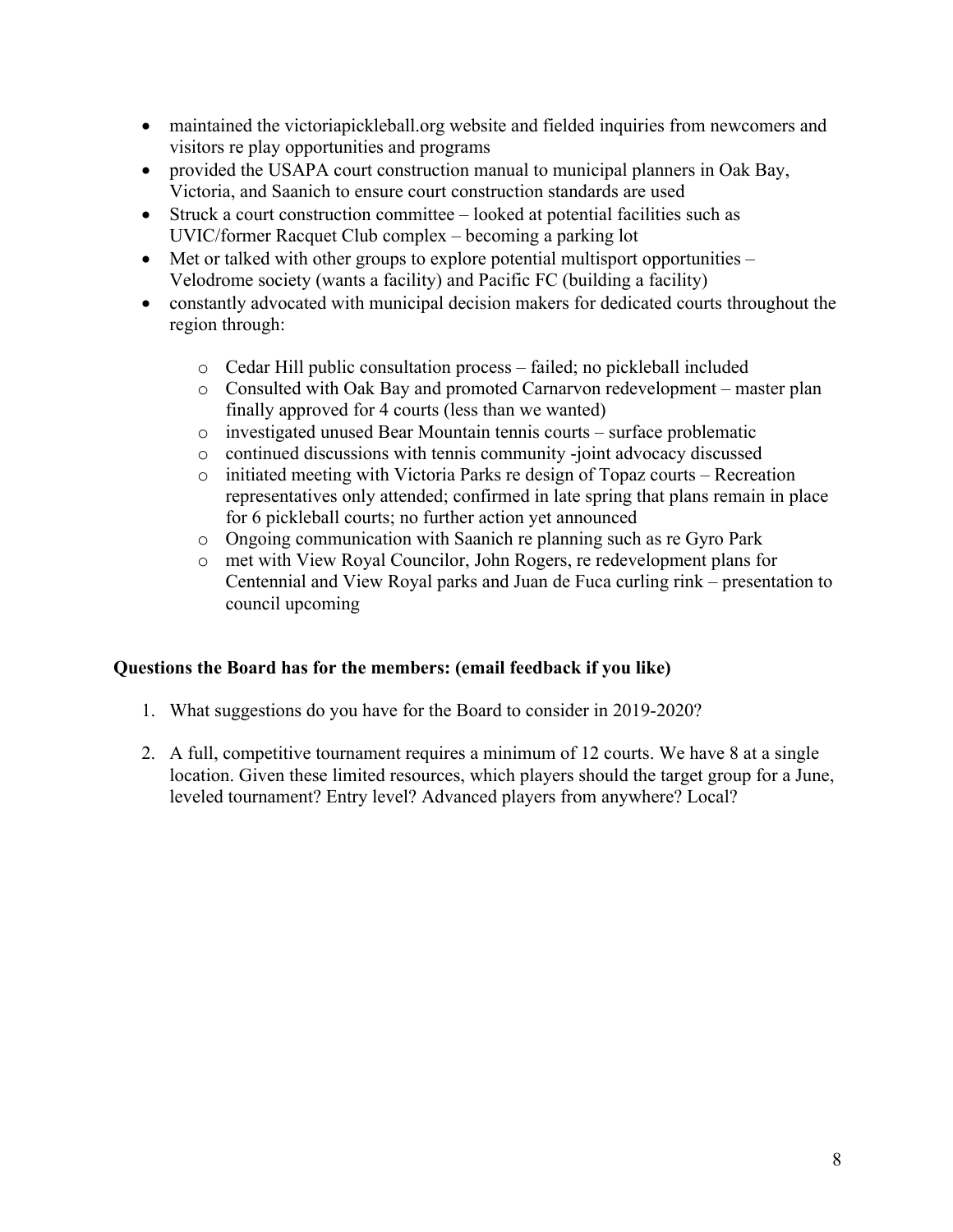#### **President's Report to VRPA Electronic Annual General Meeting 7 PM Sep 28, 2020**

### **Thanks: Outgoing Board members John MacLeod and John Paterson and to all Board Members**

### **Events, initiatives, and activities provided on Wednesdays at Pearkes:**

- Negotiated a contract with Saanich through which we shared the profits and risks on a 60/40 basis for Wednesday afternoons in the Fall of 2019. Due to COVID-19, planned Spring 2020 offerings were cancelled. Saanich handled registrations and provided the nets. Programs or activities at Pearkes included:
	- § Fall Skills and Drills and Ladder program for 3.5 and up players
	- **•** December one-day tournament

## **Other Activities, Initiatives, and Advocacy**

- scheduled June leveled tournament cancelled due to COVID-19
- continued affiliation with Pickleball Canada (PCO) to provide PCO membership and liability insurance for all VRPA members
- continued affiliation with Pickleball BC (PBBC) which is now the conduit to PCO
- maintained the victoriapickleball.org website and fielded inquiries from newcomers and visitors re play opportunities and programs
- participated in a Seniors' Fair in Sidney to promote pickleball
- invited guest participation in VRPA Board meetings to representatives from the Western Communities and Saanich Peninsula
- constantly advocated with municipal decision makers for dedicated courts throughout the region:
	- $\circ$  presented to View Royal Council regarding the need to provide outdoor pickleball courts with special attention to redevelopment of Helmcken Centennial Park
	- o met with President of Invictus Developments and subsequently supported their development efforts which will see significant amenity funds flow to View Royal. Invictus is willing to build courts at Helmcken Centennial Park should VR Council decide to devote some of the amenity funds to such redevelopment
	- o supported Saanich Peninsula Pickleball Association, VRPA members, and pickleball players in general who play at Wain Park pickleball courts with respect to North Saanich Council's potential restrictions on hours of play and modified equipment
	- $\circ$  maintained contact with the City Victoria Parks department with respect to the redevelopment plans for Topaz Park and which will include 6 pickleball courts. The development schedule has been initially delayed by the construction climate and subsequently by COVID-19 and the homelessness crises
	- o ongoing communication with Saanich re planning for additional outdoor courts and generally acting as a liason between the Parks department and pickleball players

### **Questions the Board has for the members: (email additional feedback please)**

- 1. What suggestions do you have for the Board to consider in 2020-2021?
- 2. What skills and/or experience can you bring to bear on acquiring land and building a large pickleball facility? We know you are out there and we need you. See the skill set of the organizing committee for the courts in Vernon (on municipal land!). Do you have a background in finance, construction, project management? If so, we need you. A facility will not be built simply on a wish to have one. A lot of work is required by people just like you. It will take pickleball players stepping forward to offer their expertise to make it happen. What is your expertise?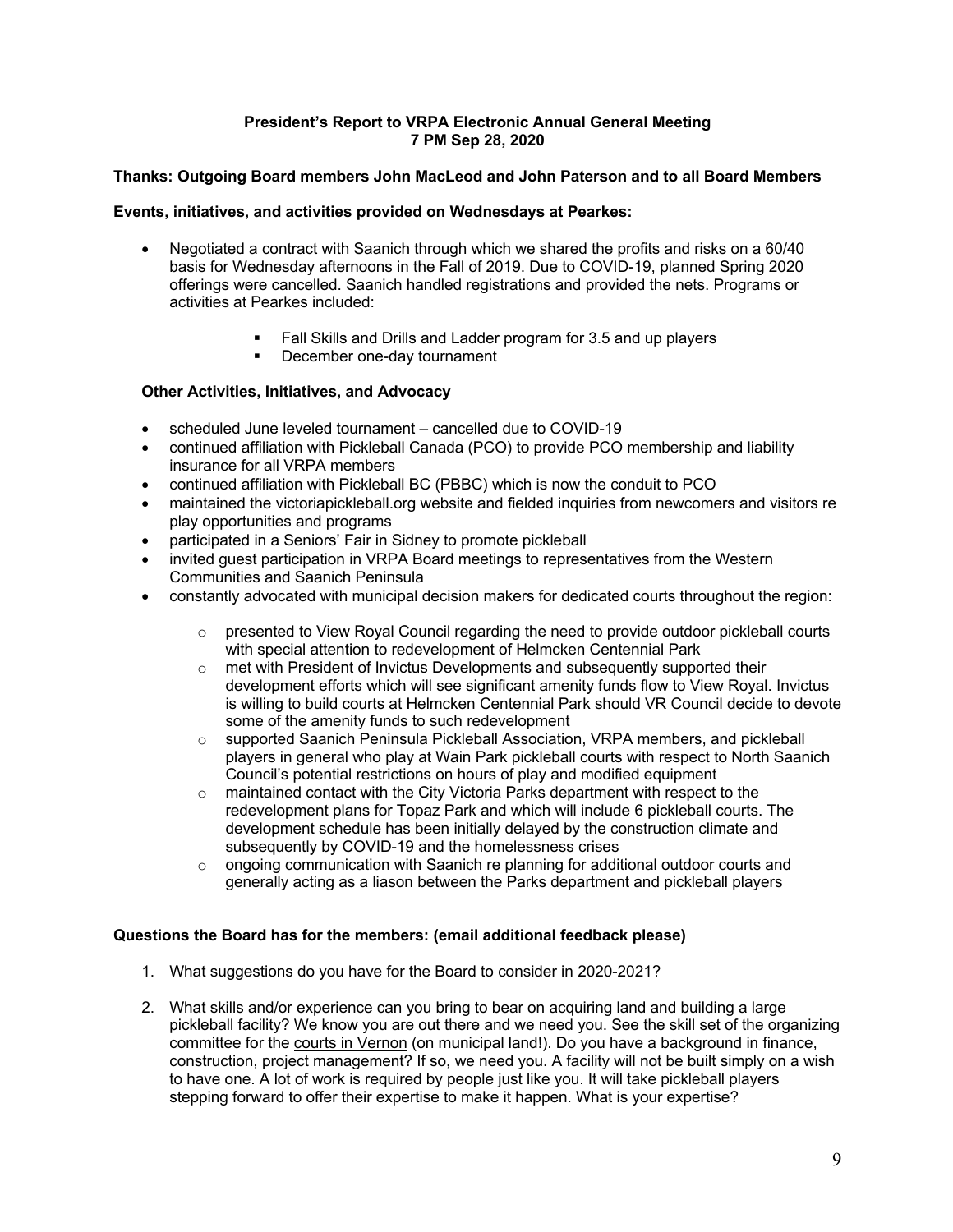# **Membership Report as of June 30, 2020**

236 new or renewed members on June 30, 2020

## **Treasurer's Report as of June 30, 2020**

See financial statements below.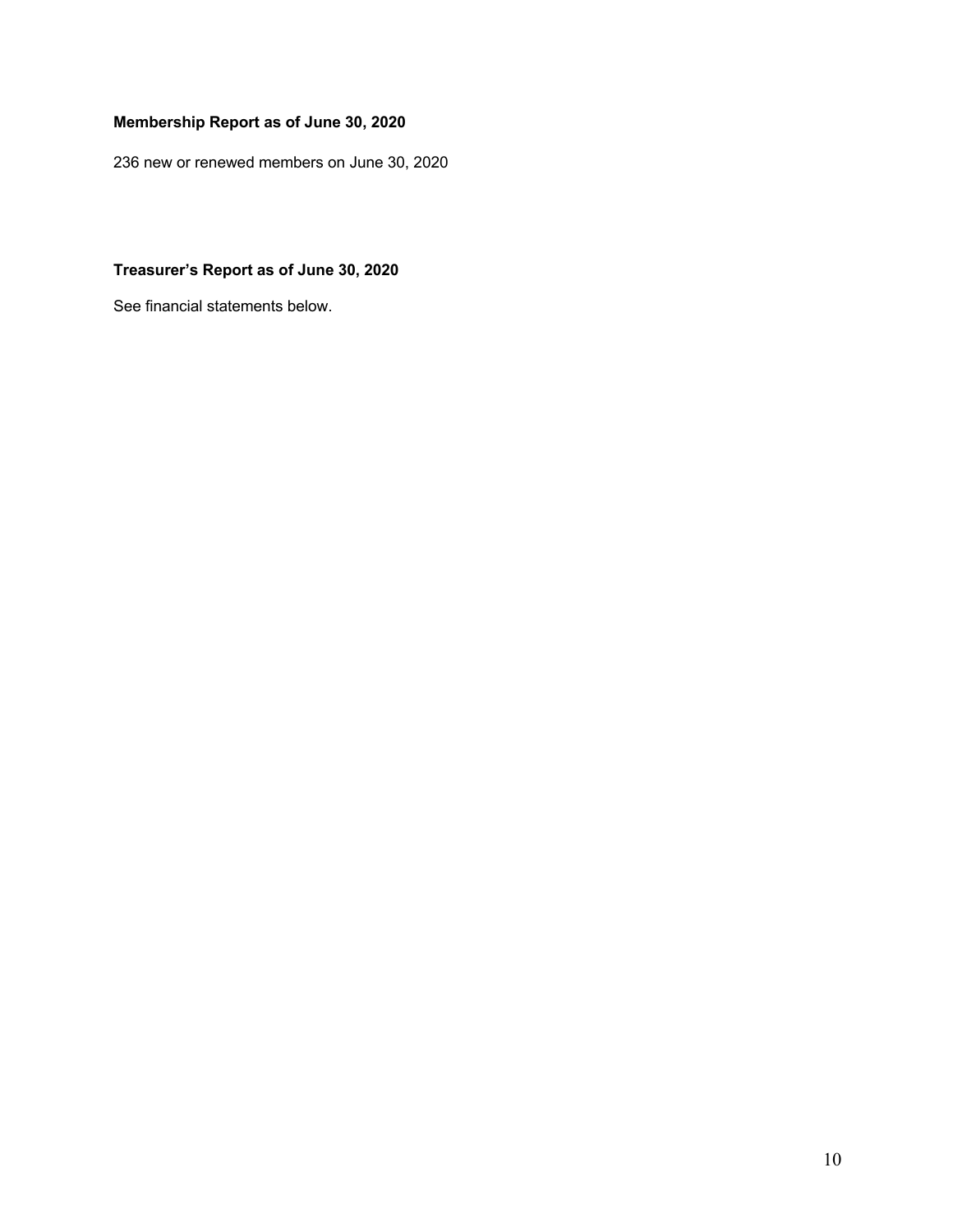# **Financial Statements**

## **VICTORIA REGION PICKLEBALL ASSOCATION FINANCIAL REPORT SUMMARY Fiscal Year July 1, 2019 to June 30, 2020**

#### **Income**

|            | \$2,620.00 | Membership Fees APPENDIX A                       |
|------------|------------|--------------------------------------------------|
|            | \$598.93   | Christmas 2019 Tournament Surplus APPENDIX B     |
|            | \$1,823.70 | Shared Programming with Pearkes APPENDIX C       |
|            | \$7.06     | Interest                                         |
| \$5,049.69 |            | <b>TOTAL INCOME</b>                              |
|            |            | <b>Expenses</b>                                  |
|            | \$330.88   | Miscellaneous APPENDIX D                         |
|            | \$56.40    | Petty Cash Payouts (excl. Tournament) APPENDIX E |
|            | \$195.45   | Pickleball Depot - balls, February 26, 2020      |
|            | \$900.00   | Membership Fees to Pickleball BC APPENDIX F      |
|            | \$148.28   | PayPal transaction fees APPENDIX A               |

## **TOTAL EXPENSES** \$1,631.01

## **VRPA YEAR END FINANCIALS**

| July 1, 2019 - June 30, 2020 |                         |     |                 |
|------------------------------|-------------------------|-----|-----------------|
| <b>APPENDIX A Membership</b> |                         |     |                 |
|                              | Received                |     |                 |
|                              | Members - New           | 21  | x 20            |
|                              | Members - Renewals      | 220 | x <sub>10</sub> |
|                              | PayPal transaction fees |     |                 |
|                              |                         |     | 88. x           |

| Members - New         | 21  | x <sub>20</sub> | \$420.00   |
|-----------------------|-----|-----------------|------------|
| Members - Renewals    | 220 | x <sub>10</sub> | \$2,200.00 |
|                       |     |                 | \$2,620.00 |
| yPal transaction fees |     |                 |            |
|                       | 21  | 88. x           | \$18.48    |
|                       | 220 | x .59           | \$129.80   |
|                       |     |                 | \$148.28   |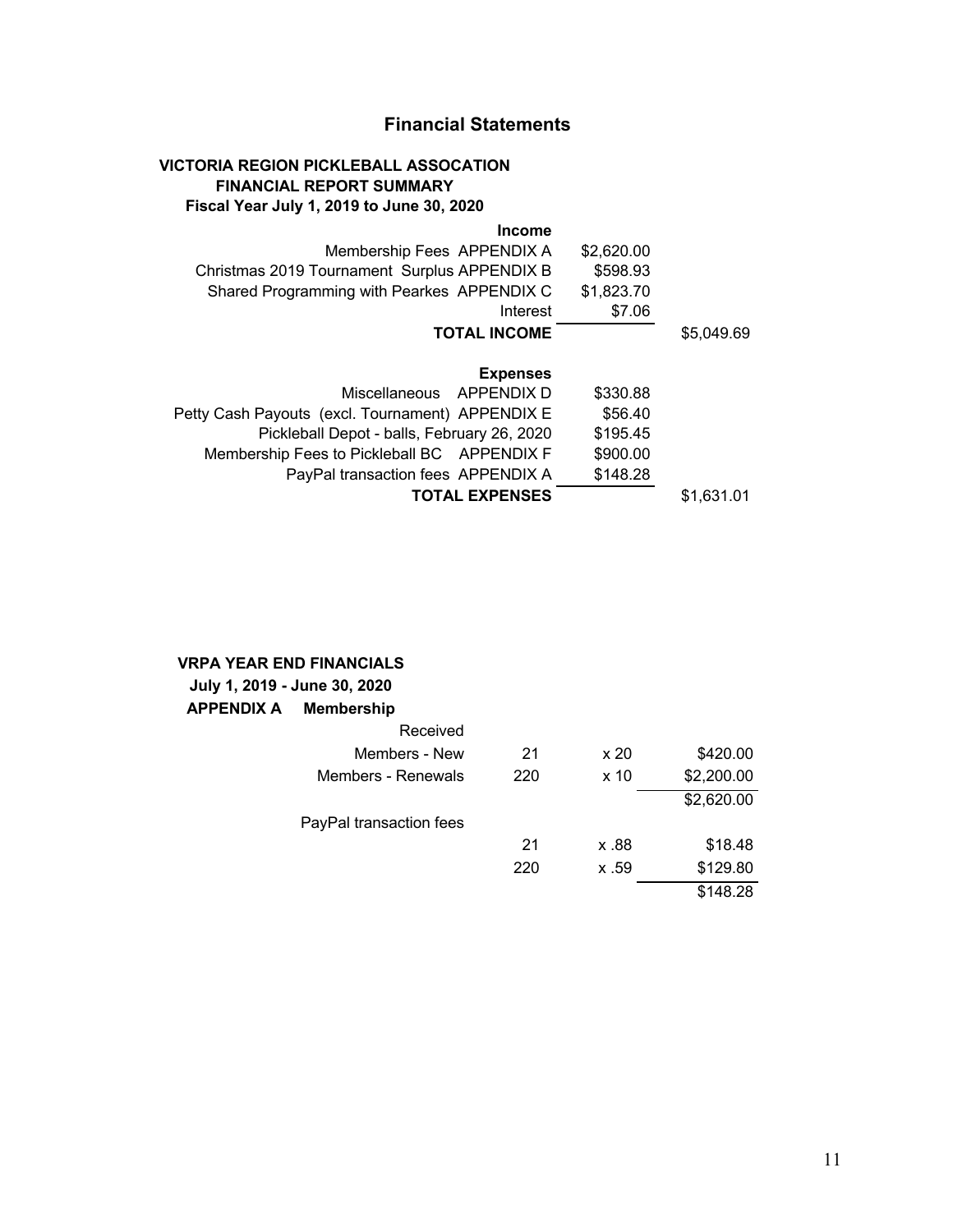## **VRPA YEAR END FINANCIALS July 1, 2019-June 30, 2020 APPENDIX B Christmas Tournament**

| <b>Income</b>            |            |            |
|--------------------------|------------|------------|
| 64 Registrants @ \$20    | \$1,280.00 |            |
| Total                    |            | \$1,280.00 |
| <b>Expenses</b>          |            |            |
|                          |            |            |
| Pearkes Facility portion | \$512.00   |            |
| Coffee, snacks           | \$74.45    |            |
| Door prizes, medals      | \$66.15    |            |
| Markers, signs, etc.     | \$26.25    |            |
| Photocopying             | \$2.22     |            |
| Total                    |            | \$681.07   |
| <b>Surplus</b>           |            | \$598.93   |

#### **VRPA YEAR END FINANCIALS JULY 1, 2019- JUNE 30, 2020 APPENDIX C Program Income - Pearkes Sessions**

| Date Received | Amount     | <b>Note</b>                                            |
|---------------|------------|--------------------------------------------------------|
| 7/22/2019     | \$953.31   | May/June 2019 Skills and Drills clinics - two sessions |
| 1/23/2020     | \$518.40   | November/December 2019 Drills and play                 |
| 4/29/2020     | \$351.99   | January/February 2020 Drills and play                  |
|               |            |                                                        |
| Total         | \$1,823.70 |                                                        |

#### **VRPA YEAR END FINANCIALS July 1, 2019 - June 30, 2020 APPENDIX D Miscellaneous Expenses**

| Date       | <b>Note</b>                      | Amount   |
|------------|----------------------------------|----------|
| 8/18/2019  | Weebly Team Domain fee           | \$76.05  |
| 8/18/2019  | Lone Wolf Tech Authentisign fees | \$113.38 |
| 8/31/2020  | <b>AGM Room Rental Pearkes</b>   | \$51.45  |
| 10/28/2020 | <b>BC Societies filing fees</b>  | \$90.00  |

TOTAL **\$330.88**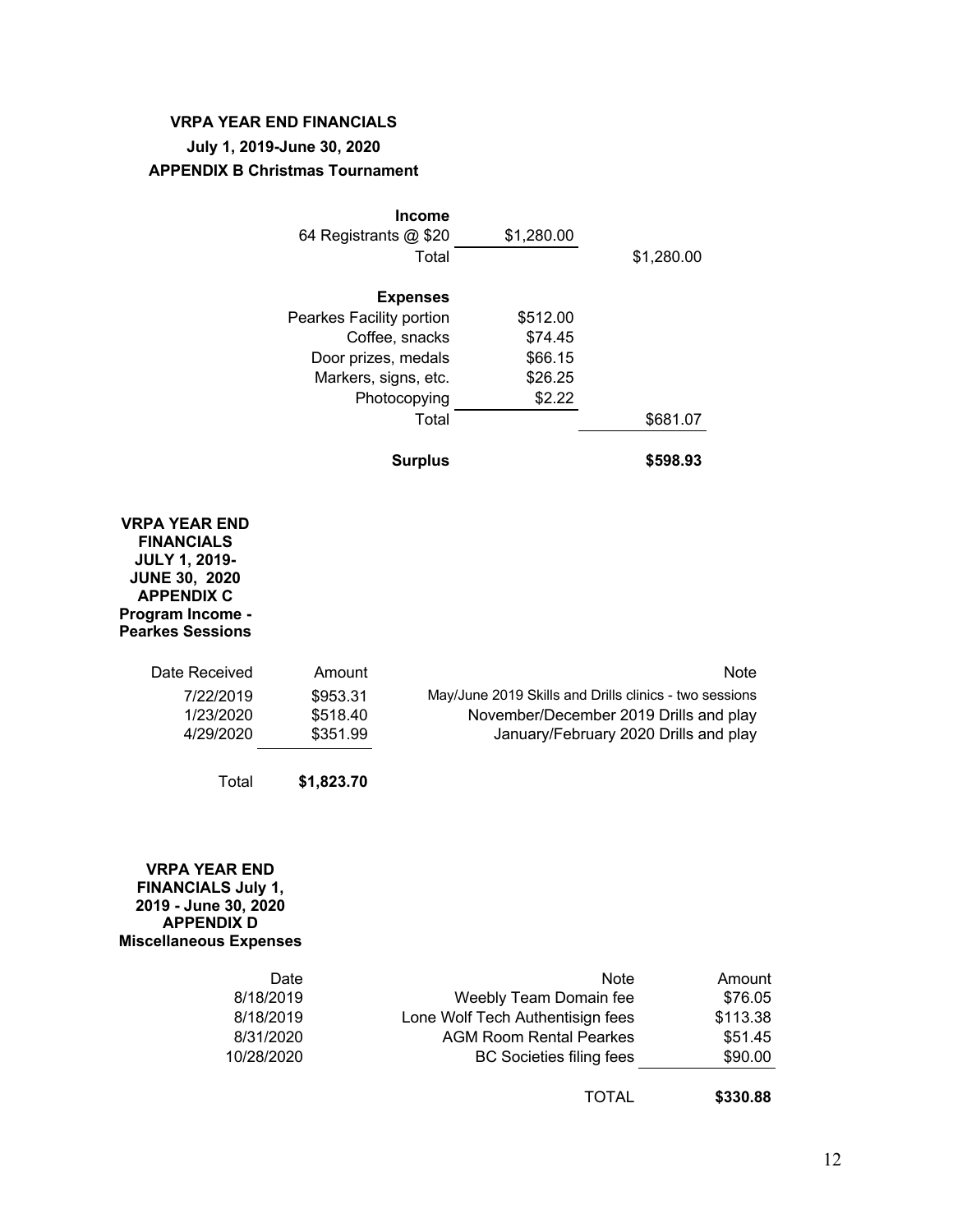### **VRPA YEAR END FINANCIALS July 1, 2019 - June 30, 2020 APPENDIX E Petty Cash Reconciliation**

| Date       |                                                                       | Note Reimburseable | Amount  | <b>Balance</b> |
|------------|-----------------------------------------------------------------------|--------------------|---------|----------------|
| 7/1/2020   | Balance brought forward                                               |                    |         | \$160.54       |
| 10/15/2020 | Isl. Svgs. Counter Cheques                                            | Cash               | \$6.00  | 154.54         |
| 12/15/2020 | <b>Christmas Tournament Supplies</b>                                  | Mary Orme          | \$26.25 | 128.29         |
| 1/6/2020   | <b>Christmas Tournament Photocopying</b>                              | <b>Trish Main</b>  | \$2.22  | 126.07         |
| 1/6/2020   | <b>Waiver Forms Photocopying</b>                                      | <b>Trish Main</b>  | \$6.72  | 119.35         |
| 2/25/2020  | Pickleball Information Sheets for John MacLeod<br><b>Seniors Fair</b> |                    | \$43.68 | 75.67          |
| 6/30/2020  | <b>Petty Cash Year End Fund Balance</b>                               |                    |         | \$75.70        |

### **VRPA YEAR END FINANCIALS**

### **July 1, 2019 - June 30, 2020**

#### **APPENDIX F Membership Fees Paid to Pickleball BC**

| Date       | Amount   |
|------------|----------|
| 7/1/2019   | \$165.00 |
| 7/18/2019  | \$232.50 |
| 8/13/2019  | \$67.50  |
| 8/30/2019  | \$67.50  |
| 9/17/2019  | \$45.00  |
| 10/31/2019 | \$52.50  |
| 12/2/2019  | \$75.00  |
| 1/28/2020  | \$75.00  |
| 3/2/2020   | \$67.50  |
| 5/20/2020  | \$52.50  |
|            |          |

TOTAL **\$900.00**

#### **VRPA YEAR END FINANCIALS**

**July 1, 2019 - June 30, 2020 Balances at June 30, 2020**

| <b>Island Savings Credit Union</b> | \$20,048.54 |
|------------------------------------|-------------|
| PayPal Account                     | \$608.67    |
| Petty Cash                         | \$75.70     |
| Total                              | \$20,732.91 |